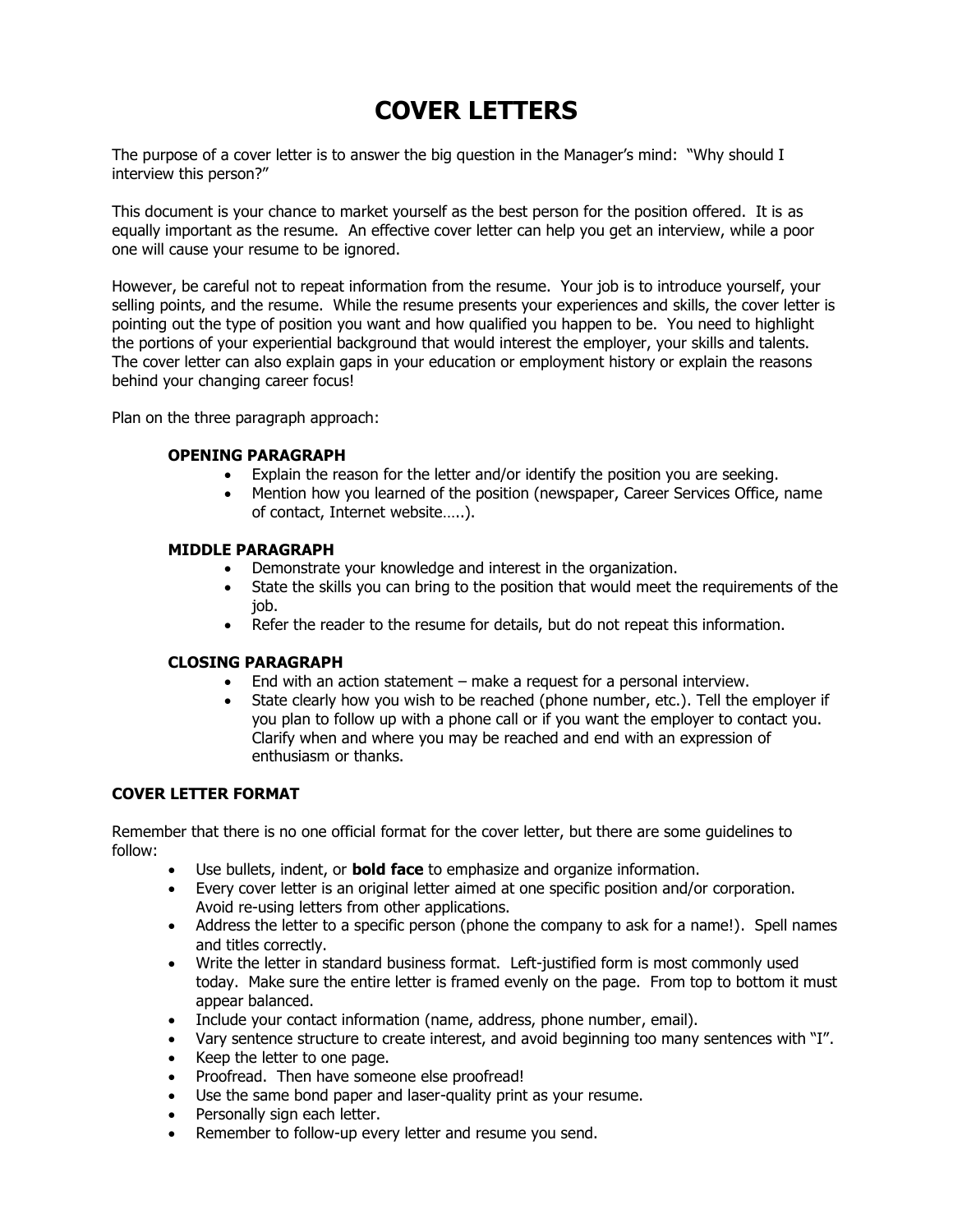## **GENERAL OUTLINE FOR A COVER LETTER (Include your contact information as it appears on your resume!)**

| <b>James A. Roy</b>                            |                                                                                                                                                                    |
|------------------------------------------------|--------------------------------------------------------------------------------------------------------------------------------------------------------------------|
| 17 Prospect Street<br>Pine Bush, NY 12566      | (845) 531-9005<br>jroy@aol.com                                                                                                                                     |
| Date                                           | (2 spaces under your address)                                                                                                                                      |
|                                                | (2 spaces under the date)                                                                                                                                          |
| Mark Hansen                                    | <b>Full Name</b>                                                                                                                                                   |
| Director of Human Resources                    | Title                                                                                                                                                              |
| <b>ABC Corporation</b>                         | Address of letter's recipient                                                                                                                                      |
| 999 Dunderberg Avenue                          |                                                                                                                                                                    |
| New York, NY 10005                             |                                                                                                                                                                    |
| Dear Mr. Hansen:                               | (2 spaces)                                                                                                                                                         |
|                                                | (2 spaces)                                                                                                                                                         |
|                                                | <b>FIRST PARAGRAPH:</b> State the reason for writing, the name of the position or the                                                                              |
|                                                | kind of work you are seeking, and mention where you heard about the opening.                                                                                       |
|                                                | (2 spaces)                                                                                                                                                         |
|                                                | <b>SECOND/THIRD PARAGRAPH:</b> This is where you state your reasons for being                                                                                      |
|                                                | interested in the position or company and mention that you have the qualifications.                                                                                |
|                                                | You can briefly review your past experience, education, and volunteer work (as                                                                                     |
|                                                | appropriate) to show your abilities required to do the job. DO NOT restate information<br>from the resume, but refer the reader to sections of the resume instead. |
|                                                | (2 spaces)                                                                                                                                                         |
|                                                | <b>THIRD PARAGRAPH:</b> State what you want to happen next. Mention your interest in                                                                               |
|                                                | meeting with the employer and indicate clearly how he/she is to contact you. You may                                                                               |
|                                                | also plan to follow-up to ensure that your letter/resume has been received. Thank the                                                                              |
| employer in advance for his/her consideration. |                                                                                                                                                                    |
|                                                | (2 spaces)                                                                                                                                                         |
| Sincerely,                                     |                                                                                                                                                                    |
| <b>Your Signature</b>                          | (4 spaces)                                                                                                                                                         |

Your Typed Name Here

(2 spaces) Enclosure *(This indicates your enclosed resume)*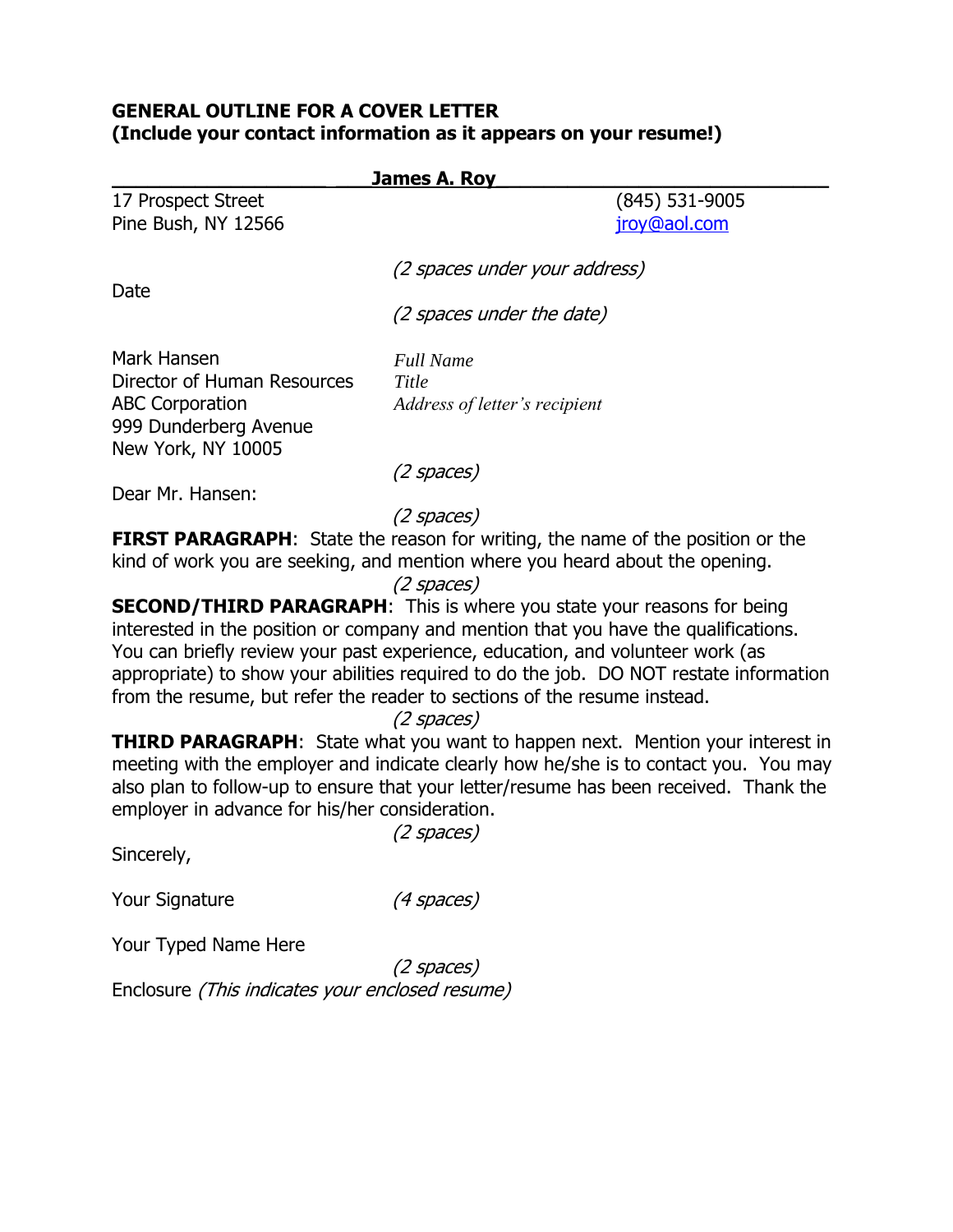#### **8 COVER LETTER MISTAKES TO AVOID**

During your job search, you'll probably apply to hundreds of jobs, creating customized resumes and cover letters for each position. Most people spend a considerable amount of time perfecting their resume to best reflect their experience and show off their accomplishments, but throw their cover letter together quickly or worse—don't write a cover letter at all.

To make sure your cover letter gets noticed, make sure to avoid the following mistakes:

- 1. **Not personalizing your greeting** If possible, address your cover letter to the person doing the hiring (Ex: "Dear Mr. Thompson:" or "Dear Ms. Fleming:"). However, if the recruiter or hiring manager's name is unisex, include their full name: Dear Pat Chang: "If you can't find the hiring manager or recruiter's name, avoid addressing the cover letter to "Dear Sir:" or "Dear Madam:" in the 50/50 chance you guess wrong. Instead, use a gender-neutral phrase such as "Dear Hiring Manager:" or "Dear Selection Committee:"
- 2. **Writing a generic cover letter** Although creating a template cover letter can be a time-saver during your job search, you should customize each one to each employer and job to show how you fit the requirements. Not to mention, accidentally inserting the wrong job title or forgetting to switch out the name of the employer is a sure-fire way to get your application dumped in the trash or deleted.
- 3. **Writing too much or too little** Many recruiters and hiring managers won't spend a lot of time reading your cover letter, but you need to include enough information to sell yourself. Keep your cover letter to two or three high-impact paragraphs that describe how you fit the role's requirements and are a perfect candidate for the position.
- 4. **Making it all about you** While it's important to show off all of your awesome experience, the cover letter should equally be about you and the employer. Through your cover letter, show how you can benefit the company if they hire you and how you fit the employer's needs.
- 5. **Forgetting to include your contact information** Resumes and cover letters can easily become separated, so make sure to include your contact information on both documents. By doing so, an employer can still know how to contact you by referring to your cover letter.
- 6. **Forgetting to proofread** Many job seekers forget to proofread their cover letter or do it too quickly and miss some of those pesky typos. If your cover letter has too many misspellings, typos, or grammar mistakes, you won't send a positive message to the employer. Ask some friends or family members to review your cover letter before sending.
- 7. **Not following directions**—If the employer has asked that you address a certain question in your cover letter or send it in a particular format, make sure you follow these directions. Employers often base their decisions on information they ask you to include and sometimes include application instructions—such as including the cover letter in the body of the email—as a way to test how well candidates can follow directions. If you can't follow their instructions, it's an easy way to eliminate you from consideration.
- 8. **Not sending a cover letter**—Some job seekers don't even attach a cover letter when they apply for a job or include a quick note such as "My resume is attached." Take the time to write a clean, professional and direct cover letter that introduces you to the employer and addresses how you fit the specific requirements for the role.

Cover letters are a way to introduce yourself to an employer and to show how you are the best candidate, so use it to your advantage! It's worth it to spend the extra time creating a great cover letter if it helps you land the job!

**SOURCE**: Website: [http://blog.simplyhired.com](http://blog.simplyhired.com/)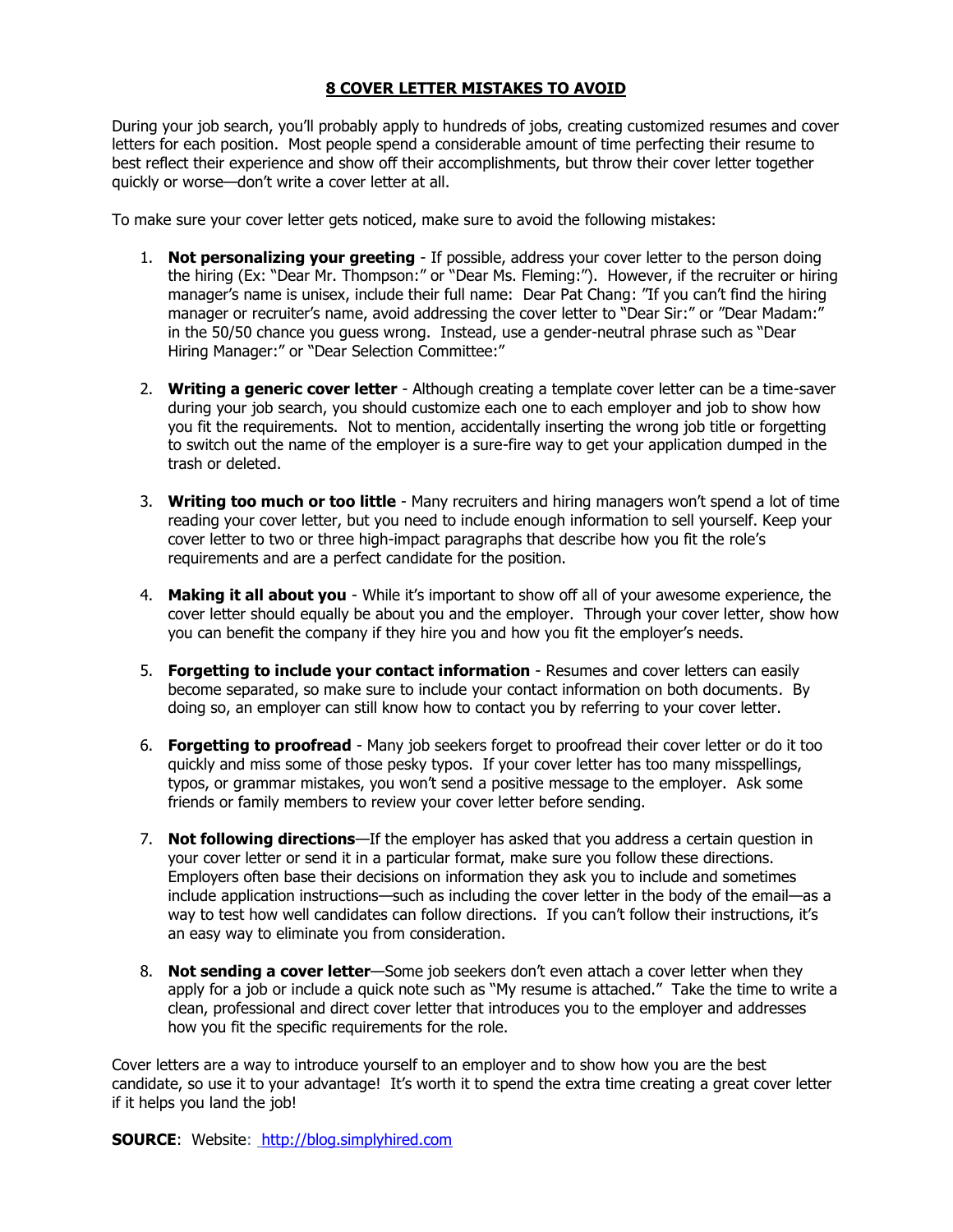# **SAMPLE COVER LETTERS**

**#1 – Letter in response to classified ad**

New England College is accepting applications for an experienced outside sales recruiter. Duties will include travel to high schools, job fairs, etc., soliciting, continual follow-ups, and closings. Requires excellent verbal and communication skills, ability to work with a diverse group. Prior sales experience and Bachelor's degree a must. Send resume and references to: Director of Marketing, New England College, Box AG, Henniker, NH 25802

Date

Name Director of Marketing New England College Box AG Henniker, New Hampshire 25802

Dear Mr./Ms. X:

I noted with great interest your advertisement in the New Hampshire Union Leader for an Assistant Director of Marketing Recruitment. I understand your need for a person with excellent verbal and communication skills and I believe that my background as President of a national management collegiate chapter may be of great value to you.

Overseeing the 400 members of this chapter strengthened my knowledge and appreciation of working with students from across the country. Additionally, I have two years' experience as a sales associate for a local clothing store where our compensation was based on soliciting, continuously following-up, and closing sales. I feel my experience and Bachelors degree in marketing make me a unique candidate for this position.

As requested, a copy of my resume and references are enclosed. I look forward to an opportunity to discuss my credentials in a personal interview. I will call on April 27th to arrange a time to meet and discuss the position.

Sincerely,

John Q. Public John Q. Public

**Enclosures** 

 $\_$  ,  $\_$  ,  $\_$  ,  $\_$  ,  $\_$  ,  $\_$  ,  $\_$  ,  $\_$  ,  $\_$  ,  $\_$  ,  $\_$  ,  $\_$  ,  $\_$  ,  $\_$  ,  $\_$  ,  $\_$  ,  $\_$  ,  $\_$  ,  $\_$  ,  $\_$  ,  $\_$  ,  $\_$  ,  $\_$  ,  $\_$  ,  $\_$  ,  $\_$  ,  $\_$  ,  $\_$  ,  $\_$  ,  $\_$  ,  $\_$  ,  $\_$  ,  $\_$  ,  $\_$  ,  $\_$  ,  $\_$  ,  $\_$  ,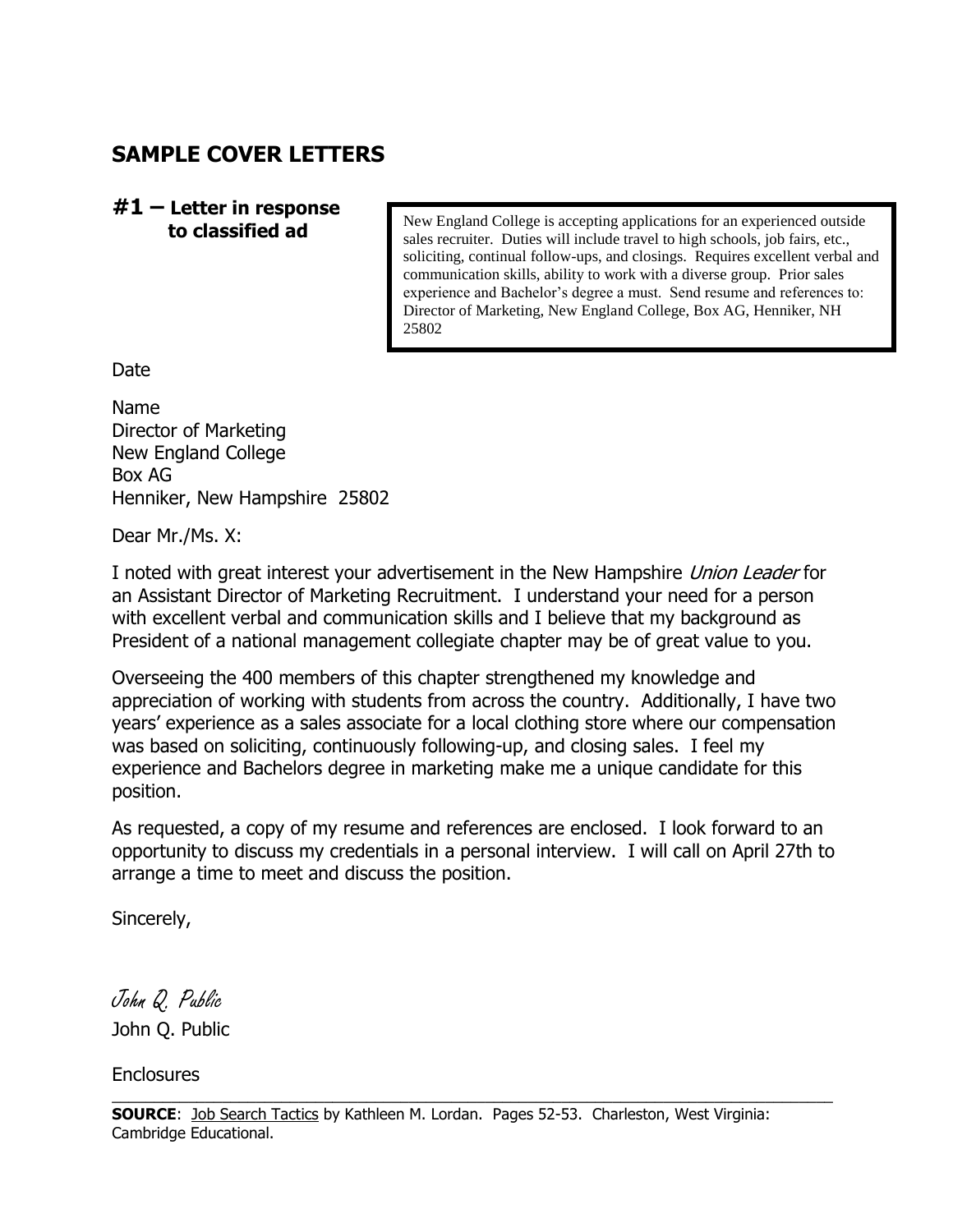### **#2- Letter in response to a classified ad**

#### **ADMINISTRATIVE ASSISTANT**

To be a liaison with public & clients 5 years experience, 65 wpm, Microsoft Word. Attention: Teresa Micelli

#### JUAN ORTEGA 1124 Bakery Avenue Bakersville, NC 90000 \_\_\_\_\_\_\_\_\_\_\_\_\_\_\_\_\_\_\_\_\_\_\_\_\_\_\_\_\_\_\_\_\_\_\_(555) 998-0090\_\_\_\_\_\_\_\_\_\_\_\_\_\_\_\_\_\_\_\_\_\_\_\_\_\_\_\_\_\_

Date

Teresa Micelli Box 7344 Sunday Times 1123 N. Center Street Bakersville, NC 11233

Dear Ms. Micelli:

I read with great interest your ad for an Administrative Assistant which appeared in the *Sunday* Times, April 14<sup>th</sup>. I am very enthusiastic because my background matches the qualifications you are seeking.

As you will note from my enclosed resume, I have more than five years experience in the field. I began as a secretary and worked my way up to an administrative position at Martel & Martel. I type 85 words per minute and am proficient in Microsoft Word and Excel.

I have always been complimented on the quality of my work and was personally responsible for designing our successful company newsletter.

Although I enjoy my current position, I would prefer a more challenging job where I can combine my creative talents and interpersonal skills.

I look forward to meeting with you in person to demonstrate that, along with my credentials, I have the personality that makes for a successful team player.

Sincerely,

Juan Ortega Juan Ortega

**Enclosure** 

**SOURCE:** The Resume Writer's Workbook by Stanley Krantman. Page 101. 2<sup>nd</sup> edition. Delmar

 $\_$  , and the set of the set of the set of the set of the set of the set of the set of the set of the set of the set of the set of the set of the set of the set of the set of the set of the set of the set of the set of th **NOTE:** This is a targeted letter with a specific job focus. Notice how the letter answers the job qualifications.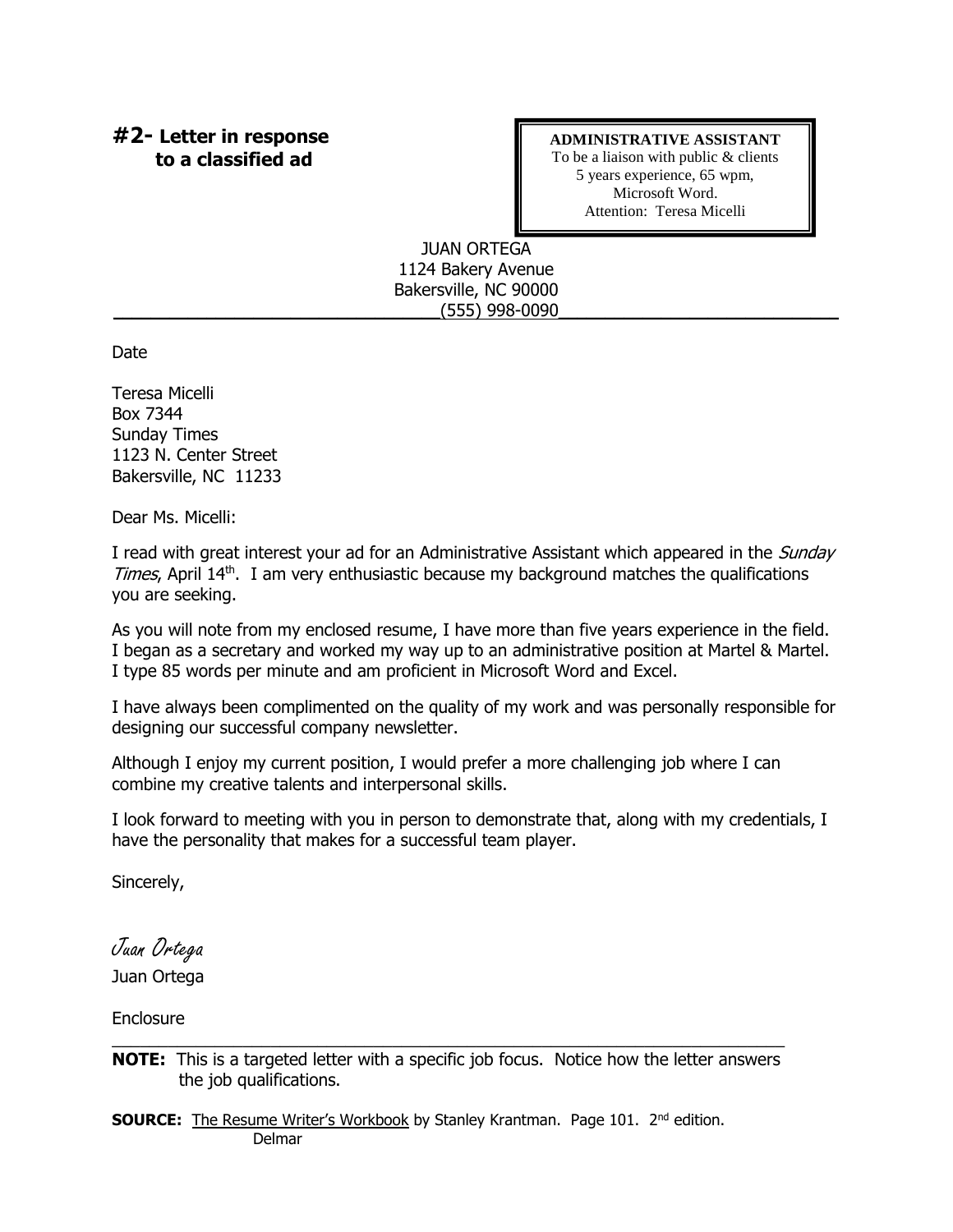**SUSAN CHEN** 2212 Otter Drive Smithton, NY 9000 (555) 889-8789

Date

Michelle Irani Process Engineer Sealico Steel & Metal 700 Sparrow Lane Tiger Creek, AK 90000

Dear Ms. Irani:

I enjoyed speaking with you on the phone earlier this week regarding a position with Sealico. Your division sounds exciting and your commitment to "total quality" is very  $impressive - a$  conviction I share with you.

 $\overline{a_1}$  ,  $\overline{a_2}$  ,  $\overline{a_3}$  ,  $\overline{a_4}$  ,  $\overline{a_5}$  ,  $\overline{a_6}$  ,  $\overline{a_7}$  ,  $\overline{a_8}$  ,  $\overline{a_9}$  ,  $\overline{a_9}$  ,  $\overline{a_9}$  ,  $\overline{a_9}$  ,  $\overline{a_9}$  ,  $\overline{a_9}$  ,  $\overline{a_9}$  ,  $\overline{a_9}$  ,  $\overline{a_9}$  ,

As you can see from my enclosed resume, I have twelve years experience in metallurgy. At Pershall, my contributions as Process Engineer cut production costs by 14% and increased productivity.

I am optimistic that my knowledge and expertise in metallurgy, as well as my business experience in dealing with customer's needs and material selection, will be an asset to Sealico.

I look forward to meeting you personally and will follow-up this letter with a call next week to arrange a meeting at your convenience. I welcome the opportunity to prove that I can make an effective contribution to Sealico.

Sincerely,

Susan Chen Susan Chen

**Enclosure** 

**NOTE:** This is an example of a cover letter which follows up an informational phone call. Although four paragraphs in length, it remains an expansion of the three paragraph format.

 $\mathcal{L}_\text{max}$  , and the contribution of the contribution of the contribution of the contribution of the contribution of the contribution of the contribution of the contribution of the contribution of the contribution of t

**SOURCE:** The Resume Writer's Workbook by Stanley Krantman. Page 102. 2<sup>nd</sup> edition. Delmar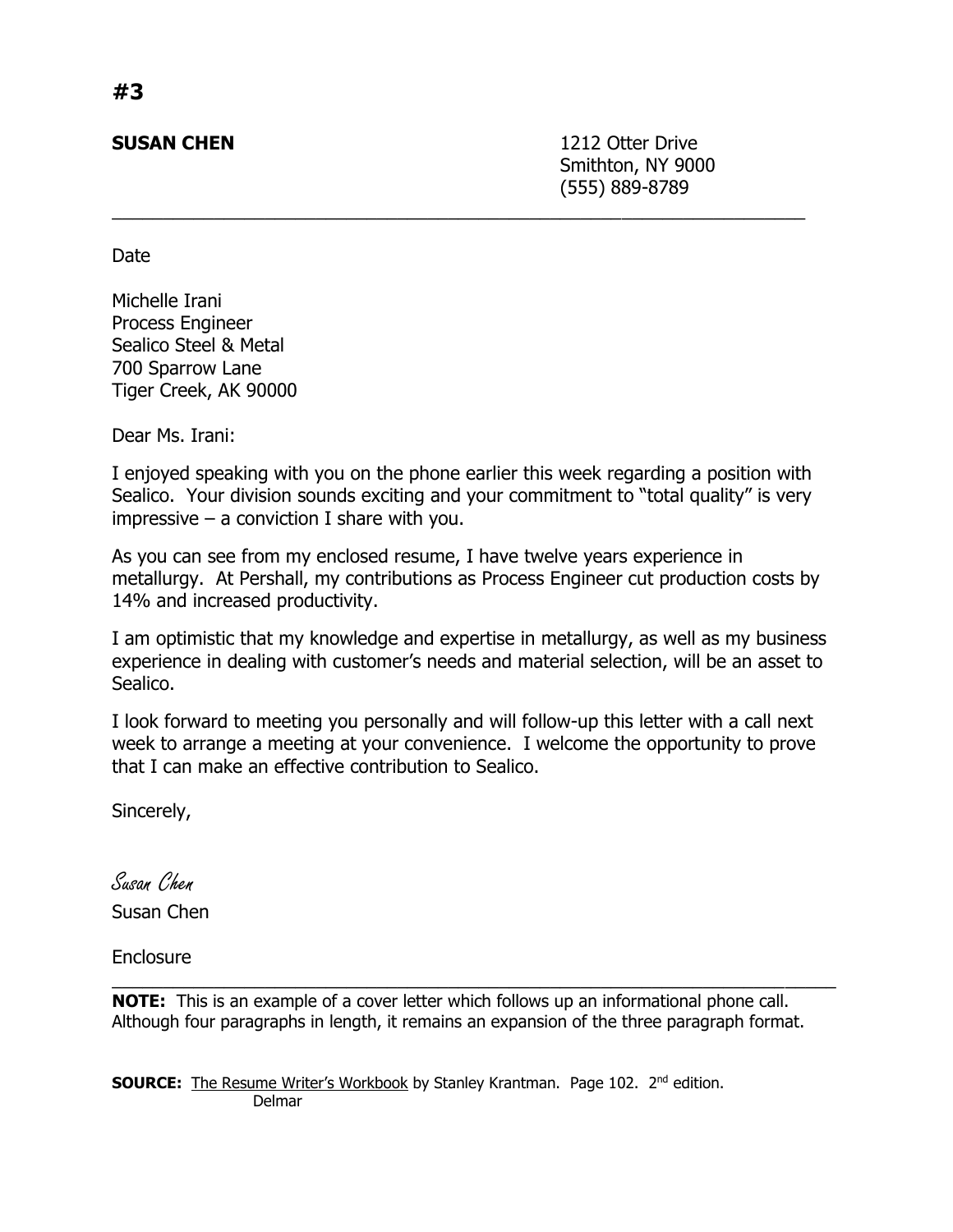**SUSAN CHEN** 1212 Otter Drive Smithton, NY 9000 (555) 889-8789

Date

Michelle Irani Process Engineer Sealico Steel & Metal 700 Sparrow Lane Tiger Creek, AK 9000

Dear Michelle,

I want to express my sincere appreciation for the interview on June 18<sup>th</sup>. The opportunity to meet you and become acquainted first hand with the fine work you and your team have been doing, has strengthened my interest in working for Sealico.

**\_\_\_\_\_\_\_\_\_\_\_\_\_\_\_\_\_\_\_\_\_\_\_\_\_\_\_\_\_\_\_\_\_\_\_\_\_\_\_\_\_\_\_\_\_\_\_\_\_\_\_\_\_\_\_\_\_\_\_\_\_\_\_\_\_\_**

I think your plan to implement a quality control checklist is excellent. I feel this is an area that I can be of great assistance to you. I am confident that my experience in setting up such a program will add to Sealico's efficiency and save you money.

Sealico is a dynamic and growing organization, and I would love to be a part of your team. I hope I am extended the opportunity to prove that I can make an effective contribution.

Sincerely,

Susan Chen

Susan Chen

**NOTE:** The above is an example of a Thank You letter written after a job interview. This is just a courtesy, but it can be a factor that leads to an employer's choosing you for the position! The informal salutation instead of "Dear Ms. Irani:" is only appropriate if the interviewer prefers informality.

\_\_\_\_\_\_\_\_\_\_\_\_\_\_\_\_\_\_\_\_\_\_\_\_\_\_\_\_\_\_\_\_\_\_\_\_\_\_\_\_\_\_\_\_\_\_\_\_\_\_\_\_\_\_\_\_\_\_\_\_\_\_\_\_\_\_\_\_\_\_\_

**SOURCE:** The Resume Writer's Workbook by Stanley Krantman. Page 102. 2<sup>nd</sup> edition. Delmar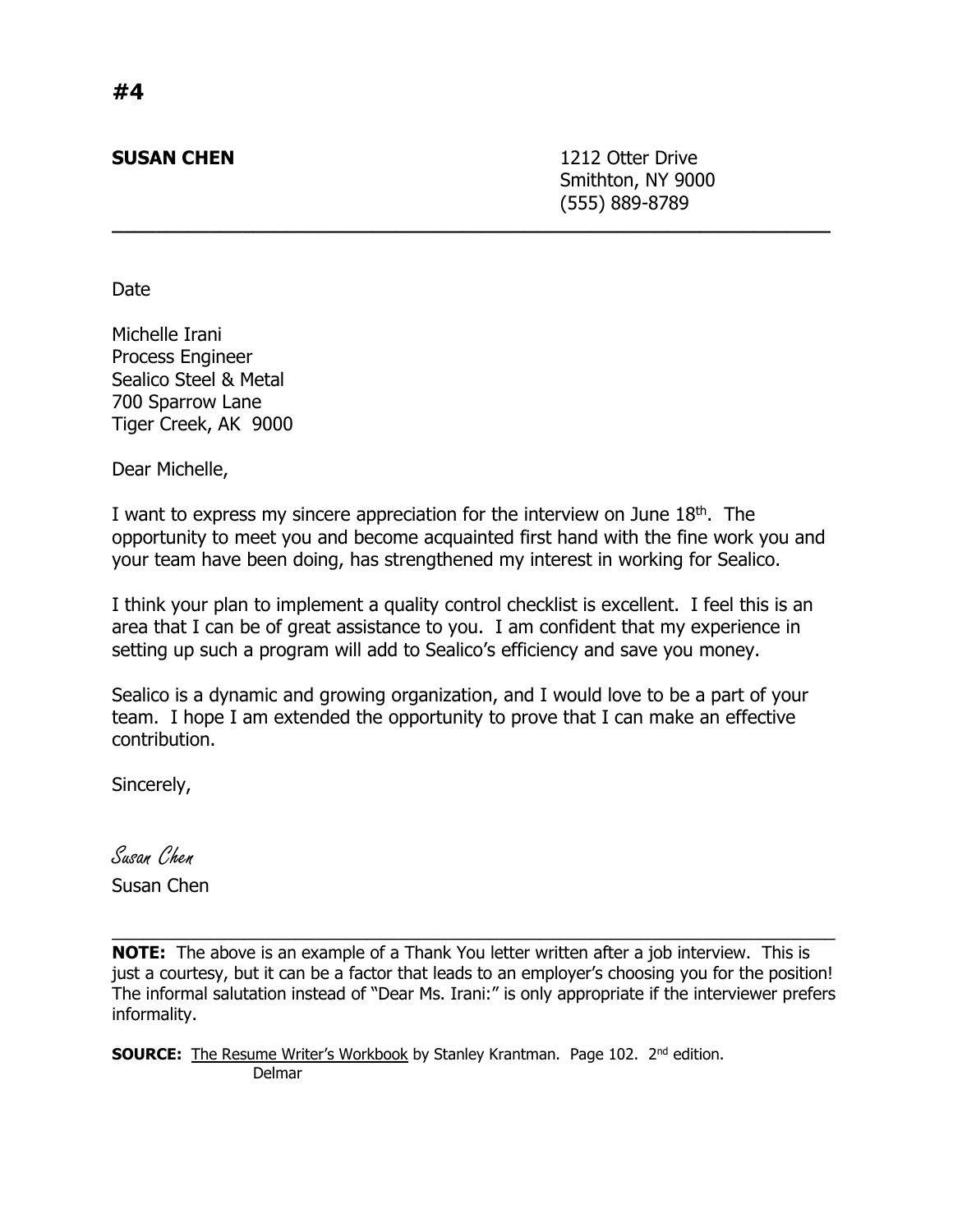**#5 – Letter in response to classified ad which focuses on candidate's experience and college degree.**

**\_\_\_\_\_\_\_\_\_\_\_\_\_\_\_\_\_\_\_\_\_\_\_\_\_\_\_\_\_\_\_\_\_\_\_\_\_\_\_\_\_\_\_\_\_\_\_\_\_\_\_\_\_\_\_\_\_\_\_\_\_\_\_\_\_\_**

#### **EDWARD JONES** 1405 State Street

Goshen, NY 10924 (845) 526-9874

Date

Mr. Andrew Hampton Director of Human Resources Media Corporation 495 Interstate 10 Westchester, NY 90051

Dear Mr. Hampton:

Your ad in the Middletown Record on Sunday, August 26<sup>th</sup>, for an Entry Level Manager in the Marketing Division describes someone with my qualifications. My background and education provide me with the candidate profile which is just what Media Corporation needs.

As indicated in my enclosed resume, I have over three years experience in office administration at another Westchester advertising firm. As a junior level manager, I was able to write all of my own business correspondence and do so at 80 words per minute. I am also proficient in Microsoft Office Suite including Publisher and PowerPoint, and I have presented office demos utilizing Excel and Access.

My degree, an A.A.S. in Business Management from Orange County Community College, provides me with a solid background in the Principles of Marketing, Management, and Accounting. It was my Internship with the ABC Corporation during my last semester, however, which gave me the experience and confidence needed to head a seven-member team which brainstormed new marketing trends in the lower Hudson Valley. Our team efforts resulted in expanding our retail market by 20%!

I will call your office early next week to make sure you have received my resume. Perhaps, at that time, we can determine a mutually convenient time for an interview. If you wish, you may reach me beforehand at (845) 526-9874. I thank you for your consideration.

Sincerely,

Edward Jones Edward Jones

**Enclosure**